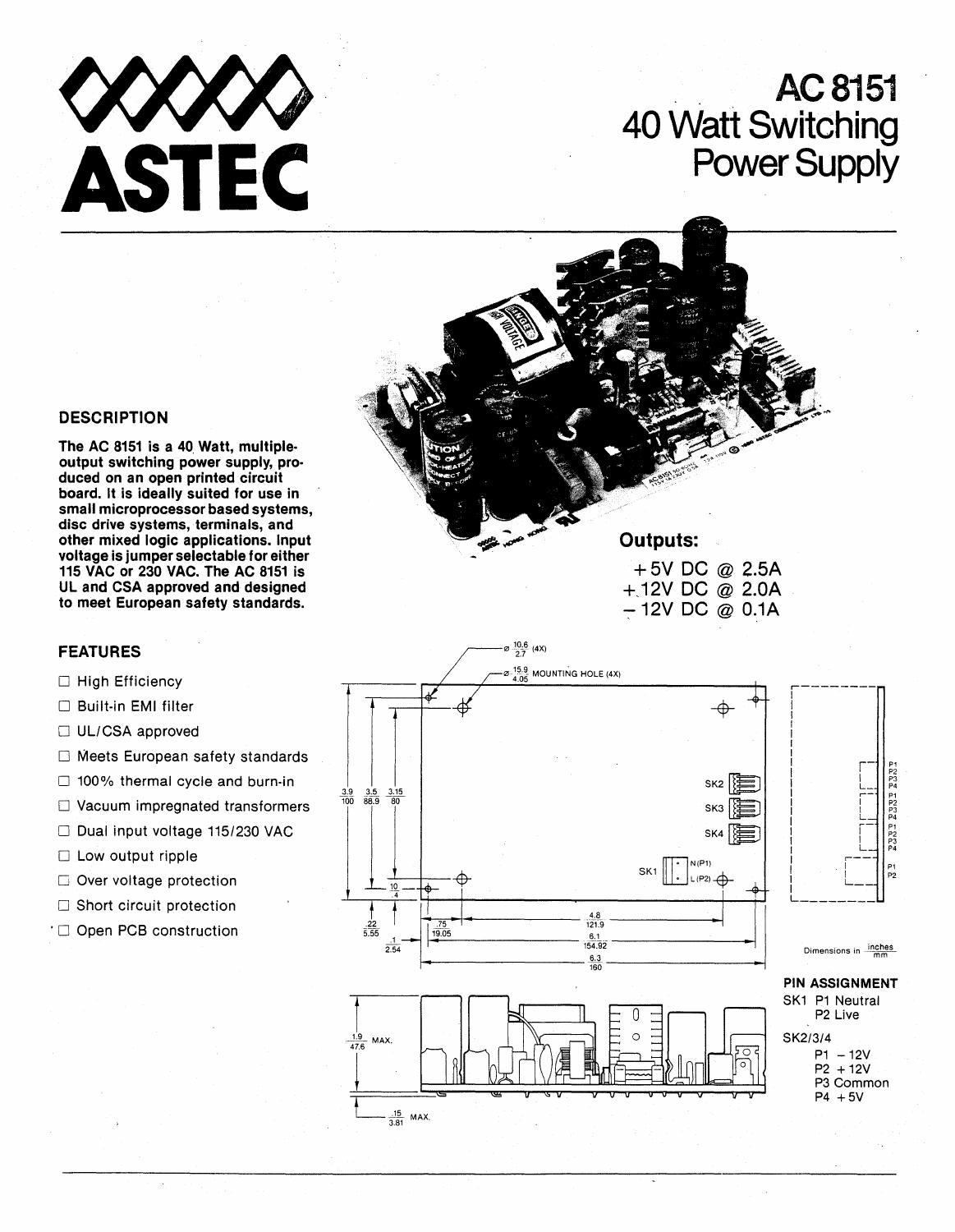## **AC 8151 ELECTRICAL CHARACTERISTICS**

#### Input Characteristics

AC Input voltage:

AC Input frequency: AC Input current:

95 to 135 VAC, or 190 to 270 VAC (Selectable by jumper on PCB) 47 to 63Hz<br>0.85A (rms)

#### Output Characteristics

Output current capacity:

| Output                             | Load               |                      | Tolerance <sup>1</sup>         | Output                               |
|------------------------------------|--------------------|----------------------|--------------------------------|--------------------------------------|
| Voltage                            | min                | max                  |                                | Ripple <sup>2</sup>                  |
| $+5$ VDC<br>$+12$ VDC<br>$-12$ VDC | 0.45A<br>0.3A<br>0 | 2.5A<br>2.0A<br>0.1A | ± 5%<br>±5%<br>$+25\% - 8.3\%$ | $50mV$ p-p<br>150mV p-p<br>150mV p-p |

NOTES:

- 1. The output tolerance refers to the nominal voltage and includes line regulation, load regulation, temperature drift and set-up tolerance.
- 2. The specified ripple is at the rated line voltage and load range.

Individual maximum ratings:

- + 5V DC: 5 amps if no load on +12V output, or 2.5 amps if load draws 2.5 amps on  $+12V$ output.
- $+ 12V$  DC: 2.5 amps if  $+ 5V$  output load draws 1.5 amps or less.
- 12V DC: 0.5 amps
- NOTE: The maximum continuous'output power shall not exceed 40 Watts. Specified voltage tolerances do not apply to the above individual maximum currents.



DUAL AC INPUT VOLTAGES (JUMPER SELECTABLE)

## General Characteristics

Operating temperature: 0 to 50°C Efficiency: 65% (min) at full load Input line regulation:  $\pm 0.2\%$  max. Over-voltage protection: 5.8V min. to 6.8V max.

Hold-up time: 15msec.

Line transient response: Meets IEEE standards

Safety requirements: Meets or exceeds:

#### Mechanical Characteristics

Size (Overall):

Weight:

Mating connectors: AG input: DC Output:

 $(+ 5V)$  line only)

Line regulation:  $± 0.5%$  high line at full load

Overcurrent protection: All outputs protected to short circuit conditions

Power line disturbances: Output supply unaffected through half cycle absence of input power during full load and 95 VAC input.

EMI Requirements: Meets conduction limits of: a) FCC Class "B" rules b) VDE 0871 Class "B" rules

> a) UL 1012 (File #E69016) b) CSA 22.2 (File #LR42983-22) c) IEC 435 d) CEE: Part 1 and Part 2P

Inrush current: 30 amps @ 115 VAG, or 60 amps @ 230 VAC at 25°C ambient cold start.

> length: 6.3 in. (160 mm) width: 3.9 in. (100 mm) height: 2.0 in. max (51.4 mm)

15.17 oz (0.43 kg)

Molex PIN 09-50-3031 Molex PIN 22-01·1043



1101 SPACE PARK DRIVE, SANTA CLARA, CA 95050 U.S.A.<br>TEL. (408) <del>727-335</del>0 **7 Y & 1200** TEL. (408) 727 3350 TELEX: 357471 ASTEC SNTA TWX: 910-3380021